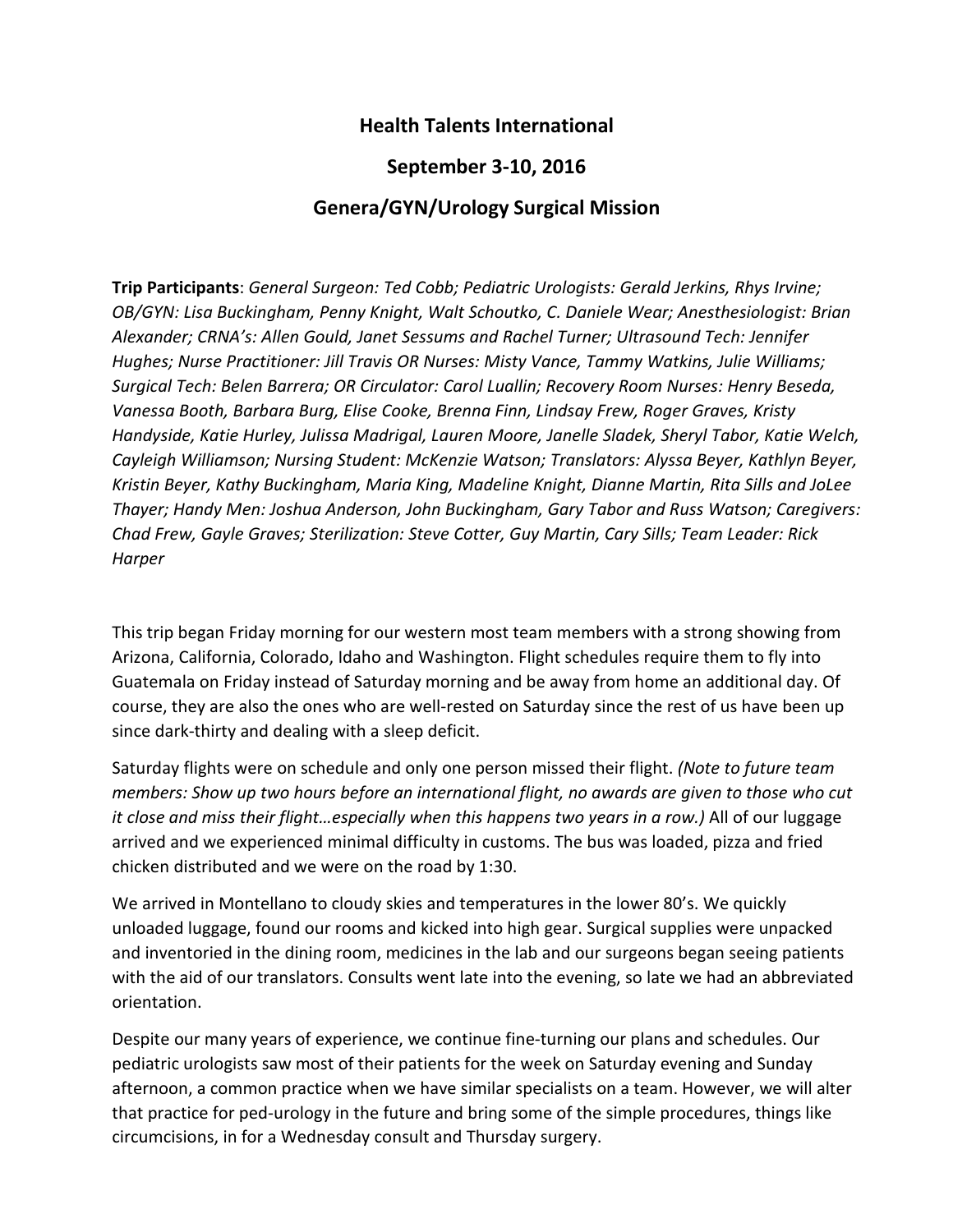No sense in tying up hospital beds and working late into the evening those first two days when we can do a more effective job of scheduling and prioritizing.

Sunday morning revealed the coffee club members, those who get up early and sit on the front porch, sipping their beverage, savoring the cool morning temperatures and regaling one another with stories and family updates. Breakfast was out before 8:00 and our team ate at leisure after a good night of rest. Our recovery room crew met for a few minutes at 9:00 and a short time later, we made our way across the street to worship with the Montellano church family.

By the time our worship assembly was complete, our missing team member had arrived and we were ready for Dr. Walter Sierra and our surgical orientation. Julissa, one of our RN's and a native of Costa Rica, provided the translation services. Orientation went smoothly and the OR crew ate a quick bite before heading to the OR. We had seven urology, four GYN and two general cases on the schedule and our veterans know that is more than a bit ambitious on a Sunday afternoon. This resulted in the first of two late nights in the OR before we began truly honoring our time guidelines, "*patients on the OR table by 5:00 or they are moved to the next day."*

For the second trip in a row, we added a third RN to our immediate post-op recovery schedule, an enhancement in the care we are able to deliver to our patients and greater consideration to the hours that position often requires. We were able to do this thanks to an abundance of nurses signing up and having such wonderful, talented professionals ready to serve. This is a practice we hope to continue and our optimal number of nurses in recovery now stands at fourteen, a far cry from the days we averaged less than eight.

Enrique Zapeta, one of our health promoters from the highlands, was on the schedule Monday, one of sixteen for the day. A nephrolithotomy was needed as the ultrasound showed a clear obstruction. This is a procedure within the realm of our ability to perform, though it stretches us a bit due to the recovery time and equipment readily available. Enrique did exceptionally well, and was able to be discharged on Friday morning. As the photo below reveals, the stone was extraordinarily large and it was a wonder that he was able to work and function as well as he did.

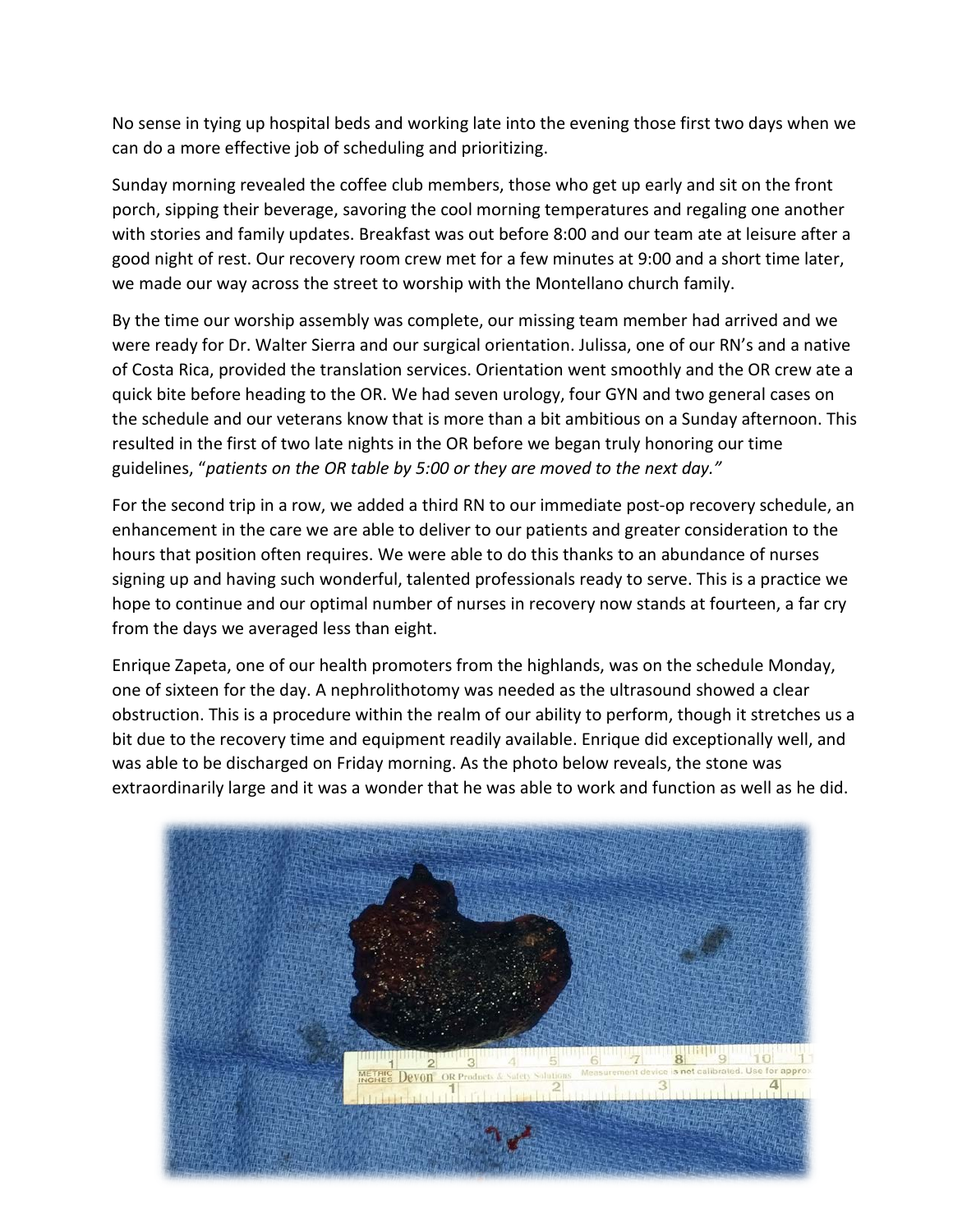Tuesday is typically the day we hit our stride and after two days with surgery going late, it was time to work within our traditional parameters and all surgeons were informed in advance…on the table by 5:00, and with seventeen cases scheduled, no small feat. Our team rose to the occasion with extra pep in their step and creative scheduling that allowed us to squeeze in a simple case in OR one while they were at lunch, thus keeping that room in perpetual use. We were even able to squeeze in an emergency case, that evening since the OR's were empty and we still enjoyed supper together at 7:00. (One of our Tuesday consults arrived in great pain with a hernia that appeared to be strangulated and our patient was in danger of severe complications if we waited until Wednesday.)

Since we were out of the OR's at a decent hour, our devotional time was a bit more relaxed on Tuesday evening. We spent the week considering the theology found in the simple word "present." We are called to "present ourselves," or to offer ourselves, to "be present" and to "be a present." Jesus presented himself as a sin offering for us, he came to earth and was present among us and he gave his life as a present, a gift for us.

While most of us were busy in the OR or recovery room, several others were busy with various projects. Anything-man, John Buckingham, and handy-men, Joshua Anderson, Gary Tabor and Russ Watson were busy installing an intercom system, constructing benches for our new patient waiting area and when all scheduled projects were complete, using left over lumber to construct a swing set for the children.

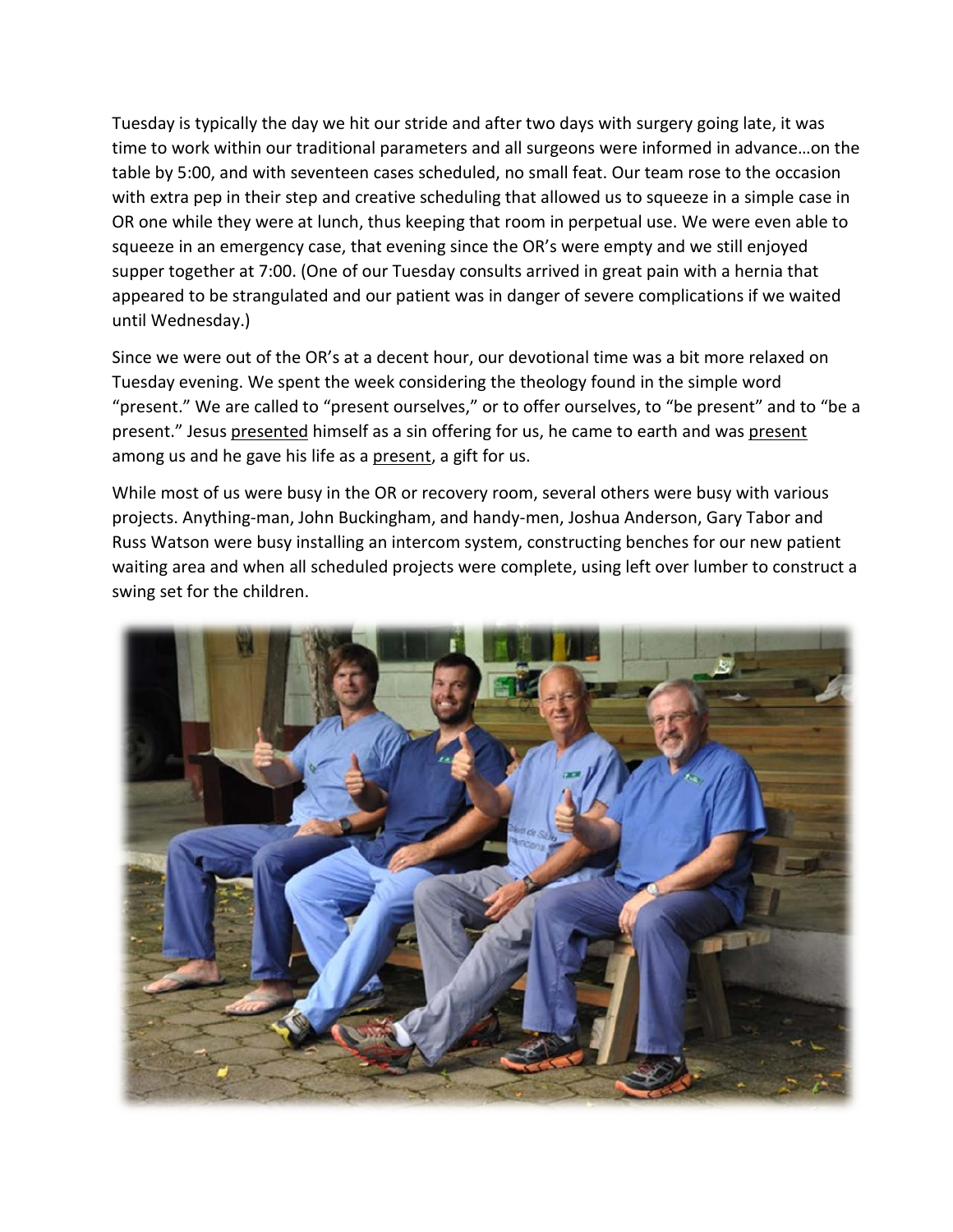Wednesday found us with another seventeen patients on our schedule, eight GYN, four urology and five general. Surgeries went smoothly and the afternoon rains arrived in time to provide respite from the heat. Following our devotional, we walked across to the recovery ward and sang to our patients and praised our Lord. The week was winding down.

Our schedule on Thursday was light enough to allow for a couple of trips to the chocolate farm and up the road to Chicacao, but not before another ten cases were completed. As those ten surgeries were drawing to a close, we received word that one of our patients, Silvia, was showing signs of internal bleeding. Blood work was drawn and we waited for the results, hoping for an uptick in her hematocrit.

By 2:00, the OR was empty, one chocolate run completed, autoclaves shut down and clean up began. However, Silvia took a turn for the worse and around 6:00 PM she was back in the OR and it was all hands on deck. Her latest blood tests revealed continued bleeding and not only must we identify the source of her bleeding and make repairs, she was now in need of three units of blood.

Experience is a great teacher and for several years now, we have asked team members to donate blood on Sunday afternoon so that it is there for emergencies. Three units had been drawn!

The source of her bleeding was identified in short order, she was stablized and discharged on Saturday morning. Since the first unit of blood she received was from RN, Henry Beseda, we concluded she would soon start speaking Texan and pulling for the Texas A & M Aggies…the only unexpected consequence of her second surgery.



We concluded our day with our traditional meal of fried chicken and french fries, followed by a review of Friday's plans and time of sharing.

Seven in our group departed for the airport on Friday morning and the remainder traveled to the charming city of Antigua.